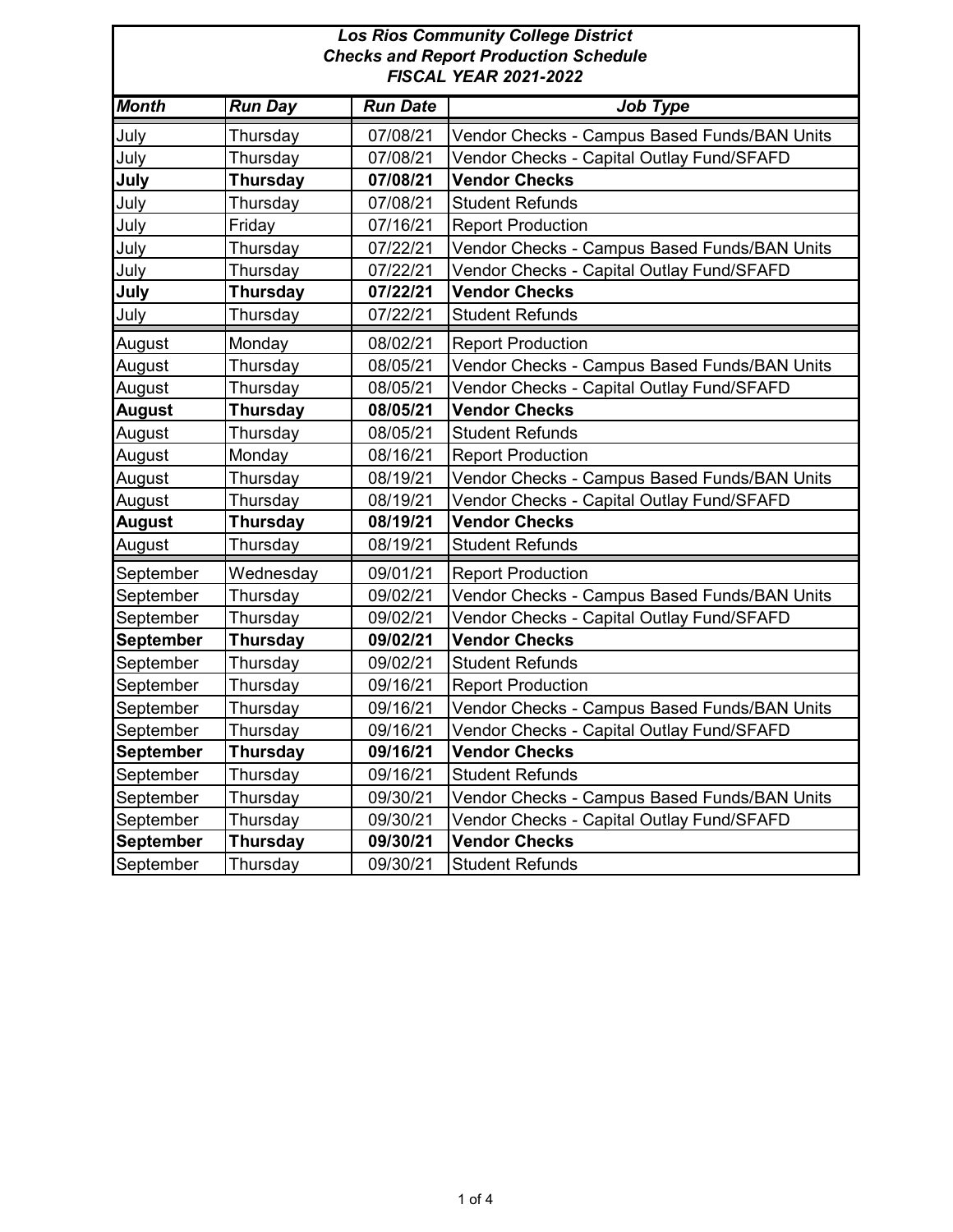| <b>Los Rios Community College District</b> |                                              |  |  |  |
|--------------------------------------------|----------------------------------------------|--|--|--|
|                                            | <b>Checks and Report Production Schedule</b> |  |  |  |
|                                            | <b>FISCAL YEAR 2021-2022</b>                 |  |  |  |
|                                            |                                              |  |  |  |
|                                            |                                              |  |  |  |

| <b>Month</b>    | <b>Run Day</b>  | <b>Run Date</b> | Job Type                                     |
|-----------------|-----------------|-----------------|----------------------------------------------|
| October         | Friday          | 10/01/21        | <b>Report Production</b>                     |
| October         | Thursday        | 10/14/21        | Vendor Checks - Campus Based Funds/BAN Units |
| October         | Thursday        | 10/14/21        | Vendor Checks - Capital Outlay Fund/SFAFD    |
| <b>October</b>  | <b>Thursday</b> | 10/14/21        | <b>Vendor Checks</b>                         |
| October         | Thursday        | 10/14/21        | <b>Student Refunds</b>                       |
| October         | Monday          | 10/18/21        | <b>Report Production</b>                     |
| October         | Thursday        | 10/28/21        | Vendor Checks - Campus Based Funds/BAN Units |
| October         | Thursday        | 10/28/21        | Vendor Checks - Capital Outlay Fund/SFAFD    |
| <b>October</b>  | <b>Thursday</b> | 10/28/21        | <b>Vendor Checks</b>                         |
| October         | Thursday        | 10/28/21        | <b>Student Refunds</b>                       |
| November        | Monday          | 11/01/21        | <b>Report Production</b>                     |
| November        | Tuesday         | 11/09/21        | Vendor Checks - Campus Based Funds/BAN Units |
| November        | Tuesday         | 11/09/21        | Vendor Checks - Capital Outlay Fund/SFAFD    |
| <b>November</b> | <b>Tuesday</b>  | 11/09/21        | <b>Vendor Checks</b>                         |
| November        | Tuesday         | 11/09/21        | <b>Student Refunds</b>                       |
| November        | Tuesday         | 11/16/21        | <b>Report Production</b>                     |
| November        | Tuesday         | 11/23/21        | Vendor Checks - Campus Based Funds/BAN Units |
| November        | Tuesday         | 11/23/21        | Vendor Checks - Capital Outlay Fund/SFAFD    |
| <b>November</b> | <b>Tuesday</b>  | 11/23/21        | <b>Vendor Checks</b>                         |
| November        | Tuesday         | 11/23/21        | <b>Student Refunds</b>                       |
| December        | Wednesday       | 12/01/21        | <b>Report Production</b>                     |
| December        | Thursday        | 12/09/21        | Vendor Checks - Campus Based Funds/BAN Units |
| December        | Thursday        | 12/09/21        | Vendor Checks - Capital Outlay Fund/SFAFD    |
| <b>December</b> | <b>Thursday</b> | 12/09/21        | <b>Vendor Checks</b>                         |
| December        | Thursday        | 12/09/21        | <b>Student Refunds</b>                       |
| December        | Tuesday         | 12/21/21        | Vendor Checks - Campus Based Funds/BAN Units |
| December        | Tuesday         | 12/21/21        | Vendor Checks - Capital Outlay Fund/SFAFD    |
| <b>December</b> | <b>Tuesday</b>  | 12/21/21        | <b>Vendor Checks</b>                         |
| December        | Tuesday         | 12/21/21        | <b>Student Refunds</b>                       |
| December        | Thursday        | 12/23/21        | <b>Report Production</b>                     |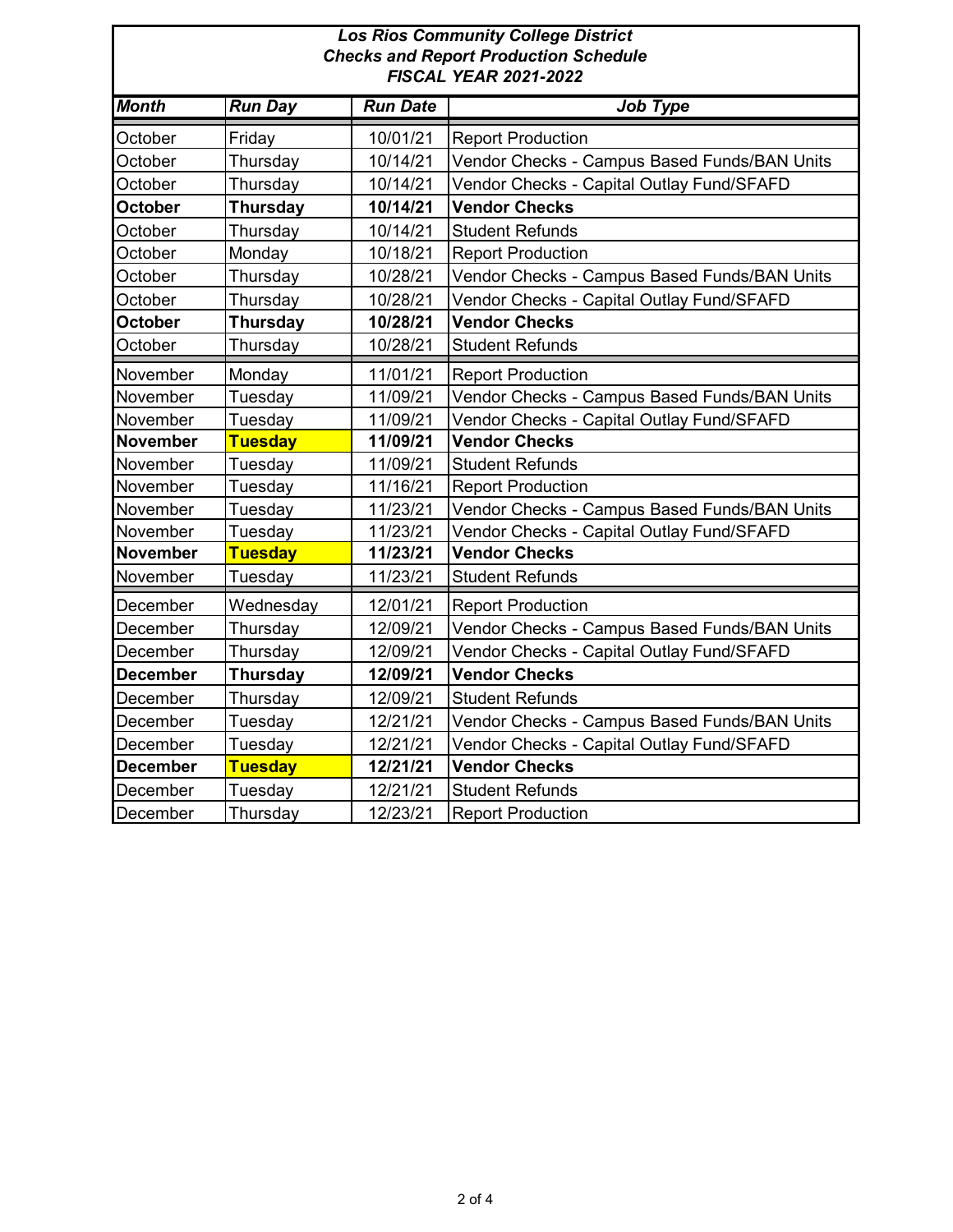| <b>Los Rios Community College District</b><br><b>Checks and Report Production Schedule</b><br><b>FISCAL YEAR 2021-2022</b> |                 |                 |                                              |
|----------------------------------------------------------------------------------------------------------------------------|-----------------|-----------------|----------------------------------------------|
| <b>Month</b>                                                                                                               | <b>Run Day</b>  | <b>Run Date</b> | <b>Job Type</b>                              |
| January                                                                                                                    | Thursday        | 01/06/22        | Vendor Checks - Campus Based Funds/BAN Units |
| January                                                                                                                    | Thursday        | 01/06/22        | Vendor Checks - Capital Outlay Fund/SFAFD    |
| January                                                                                                                    | <b>Thursday</b> | 01/06/22        | <b>Vendor Checks</b>                         |
| January                                                                                                                    | Thursday        | 01/06/22        | <b>Student Refunds</b>                       |
| January                                                                                                                    | Monday          | 01/17/22        | <b>Report Production</b>                     |
| January                                                                                                                    | Thursday        | 01/20/22        | Vendor Checks - Campus Based Funds/BAN Units |
| January                                                                                                                    | Thursday        | 01/20/22        | Vendor Checks - Capital Outlay Fund/SFAFD    |
| January                                                                                                                    | <b>Thursday</b> | 01/20/22        | <b>Vendor Checks</b>                         |
| January                                                                                                                    | Thursday        | 01/20/22        | <b>Student Refunds</b>                       |
| February                                                                                                                   | Tuesday         | 02/01/22        | <b>Report Production</b>                     |
| February                                                                                                                   | Thursday        | 02/03/22        | Vendor Checks - Campus Based Funds/BAN Units |
| February                                                                                                                   | Thursday        | 02/03/22        | Vendor Checks - Capital Outlay Fund/SFAFD    |
| <b>February</b>                                                                                                            | <b>Thursday</b> | 02/03/22        | <b>Vendor Checks</b>                         |
| February                                                                                                                   | Thursday        | 02/03/22        | <b>Student Refunds</b>                       |
| February                                                                                                                   | Wednesday       | 02/16/22        | <b>Report Production</b>                     |
| February                                                                                                                   | Thursday        | 02/17/22        | Vendor Checks - Campus Based Funds/BAN Units |
| February                                                                                                                   | Thursday        | 02/17/22        | Vendor Checks - Capital Outlay Fund/SFAFD    |
| <b>February</b>                                                                                                            | <b>Thursday</b> | 02/17/22        | <b>Vendor Checks</b>                         |
| February                                                                                                                   | Thursday        | 02/17/22        | <b>Student Refunds</b>                       |
| March                                                                                                                      | Tuesday         | 03/01/22        | <b>Report Production</b>                     |
| March                                                                                                                      | Thursday        | 03/03/22        | Vendor Checks - Campus Based Funds/BAN Units |
| March                                                                                                                      | Thursday        | 03/03/22        | Vendor Checks - Capital Outlay Fund/SFAFD    |
| <b>March</b>                                                                                                               | <b>Thursday</b> | 03/03/22        | <b>Vendor Checks</b>                         |
| March                                                                                                                      | Thursday        | 03/03/22        | <b>Student Refunds</b>                       |
| March                                                                                                                      | Wednesday       | 03/16/22        | <b>Report Production</b>                     |
| March                                                                                                                      | Thursday        | 03/17/22        | Vendor Checks - Campus Based Funds/BAN Units |
| March                                                                                                                      | Thursday        | 03/17/22        | Vendor Checks - Capital Outlay Fund/SFAFD    |
| <b>March</b>                                                                                                               | <b>Thursday</b> | 03/17/22        | <b>Vendor Checks</b>                         |
| March                                                                                                                      | Thursday        | 03/17/22        | <b>Student Refunds</b>                       |
| March                                                                                                                      | Thursday        | 03/31/22        | Vendor Checks - Campus Based Funds/BAN Units |
| March                                                                                                                      | Thursday        | 03/31/22        | Vendor Checks - Capital Outlay Fund/SFAFD    |
| <b>March</b>                                                                                                               | <b>Thursday</b> | 03/31/22        | <b>Vendor Checks</b>                         |
| March                                                                                                                      | Thursday        | 03/31/22        | <b>Student Refunds</b>                       |